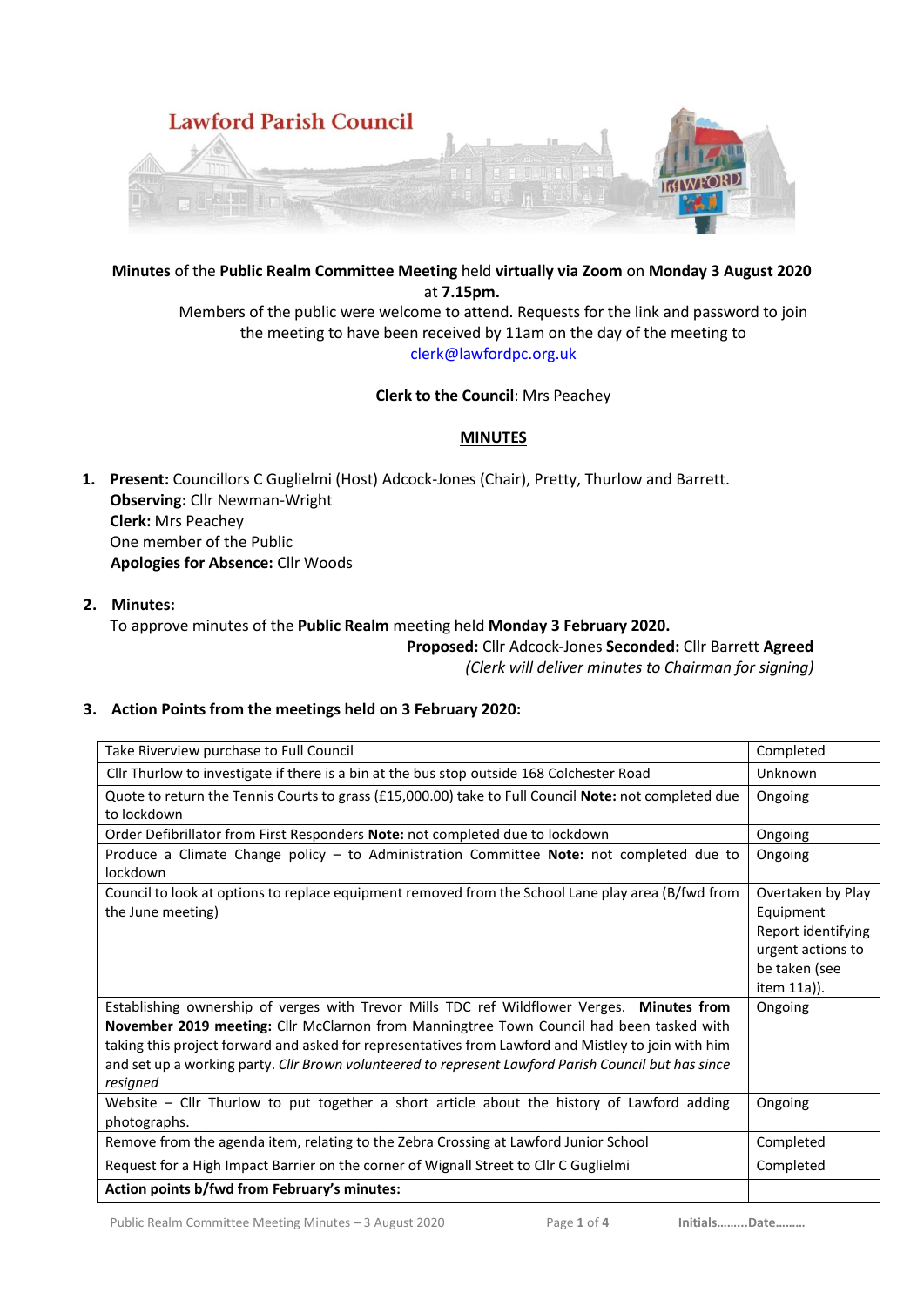| Cllr Barrett and Council's Handyman to visit the grass bank at the top of Cox's Hill to establish if this<br>is a Public Safety hazard | Unknown |
|----------------------------------------------------------------------------------------------------------------------------------------|---------|
| Council to request a Bus Stop sign at the bottom of Wignall Street - Cllr C Guglielmi dealing                                          | Unknown |
| LTEN182009 (Layby at Foxash) response received but unsatisfactory. Passed to Cllr C Guglielmi to                                       | Unknown |
| follow up ref potential cost to make into a 'proper' layby - update requested from Cllr C Guglielmi                                    |         |
| Cllr C Guglielmi was requested to provide updates ref LPC Highways Schemes following Cllr                                              | Ongoing |
| Langstone's resignation.                                                                                                               |         |
| Update ref VAS meeting requested from Cllr C Guglielmi                                                                                 | Ongoing |

## **4. Declarations of interest:**

Cllr Pretty – Item 6) Frankenberg Partnership Association

Cllr Adcock-Jones Item 10) Quotes to put in place a legal agreement ref Lawford Green

## **5. Memorial to Mr Rolfe M.B.E:**

To discuss arrangements/purchase of bench and an event to commemorate Mr Brian Rolfe M.B.E. (Room holds 50 people and Friday was felt to be the best evening; however, the Coronavirus will affect this) Clerk was requested to arrange a meeting with the Council, Football Club and Mrs Rolfe to decide on the bench and wording of the Plaque. **Action – Clerk**

## *6.* **Frankenberg Partnership Association:**

Update ref 50th anniversary and a prospective visit to the area in May 2021 *Cllr Barrett is Lawford's representative.* Cllr Pretty, who is also involved with the Association, advised in light of the Covid pandemic the event has been moved to Autumn 2021 and will advise the Clerk of the proposed date. Manningtree and Lawford will organise a Civic Ceremony for the visit. **Action – Cllr Pretty**

## **7. Suggestion from a resident:** *(email circulated)*

- a) The introduction of [Terracycle](https://www.terracycle.com/en-GB) recycling points at Highfields, Manningtree & Lawford C.O.E
- b) Rolling out the [Eco-Schools](https://www.eco-schools.org.uk/) program to Manningtree High & Lawford C.O.E Cllr V Guglielmi and Cllr Barrett advised the above (items 7 a) & b)) are School driven and is not something Councils can trigger. Clerk was requested to advise the resident. **Action - Clerk**

# **8. Use of Pesticides:**

Information received and circulated from a member of PACE who was present at the meeting to speak on the subject and to urge council to reduce the use of pesticides on land it owns. *The Clerk will discuss what, if any, usage is undertaken by council's handyman and report back at Full Council.* **Action - Clerk**

### **9. Refuse Bins:**

- a) There is need for another bin at School Lane (Handyman) it was agreed a bin will replace the removed concrete bin. **Proposed:** Cllr V Guglielmi **Seconded:** Cllr V Pretty **Agreed Action – Cllr Thurlow**
- b) Email received from a resident 30/03/20 requesting a dog bin at Riverview Bus Stop *See below*
- c) Request for a larger Dog bin at the Church will be replaced with a larger bin that is available and not currently in use. **Proposed:** Cllr V Guglielmi **Seconded:** Cllr Pretty **Agreed**

#### **Action – Cllr Thurlow**

d) Request for a refuse bin at the Bus Stop outside 168 Colchester Road. *Clerk had been informed Children waiting for the bus were both going up a resident's drive to deposit rubbish in their garden and throwing cans and rubbish into the resident's garden from the bus stop.* Resident's neighbour had contacted school with minimal resolution. Cllr Thurlow would check the area as he believed there was a bin sited on the wall at the school. *See below*

*It was highlighted that Lawford is growing considerably with new housing developments either built or in the process of being built, which adds considerably to the number of bins needing emptying. The current contract to empty council's litter/dog bins provides for 17 Litter Bins and 8 Dog bins. Additional bins will either have to be emptied by council, or council will be required to pay £1 per bin per week for TDC to empty them.*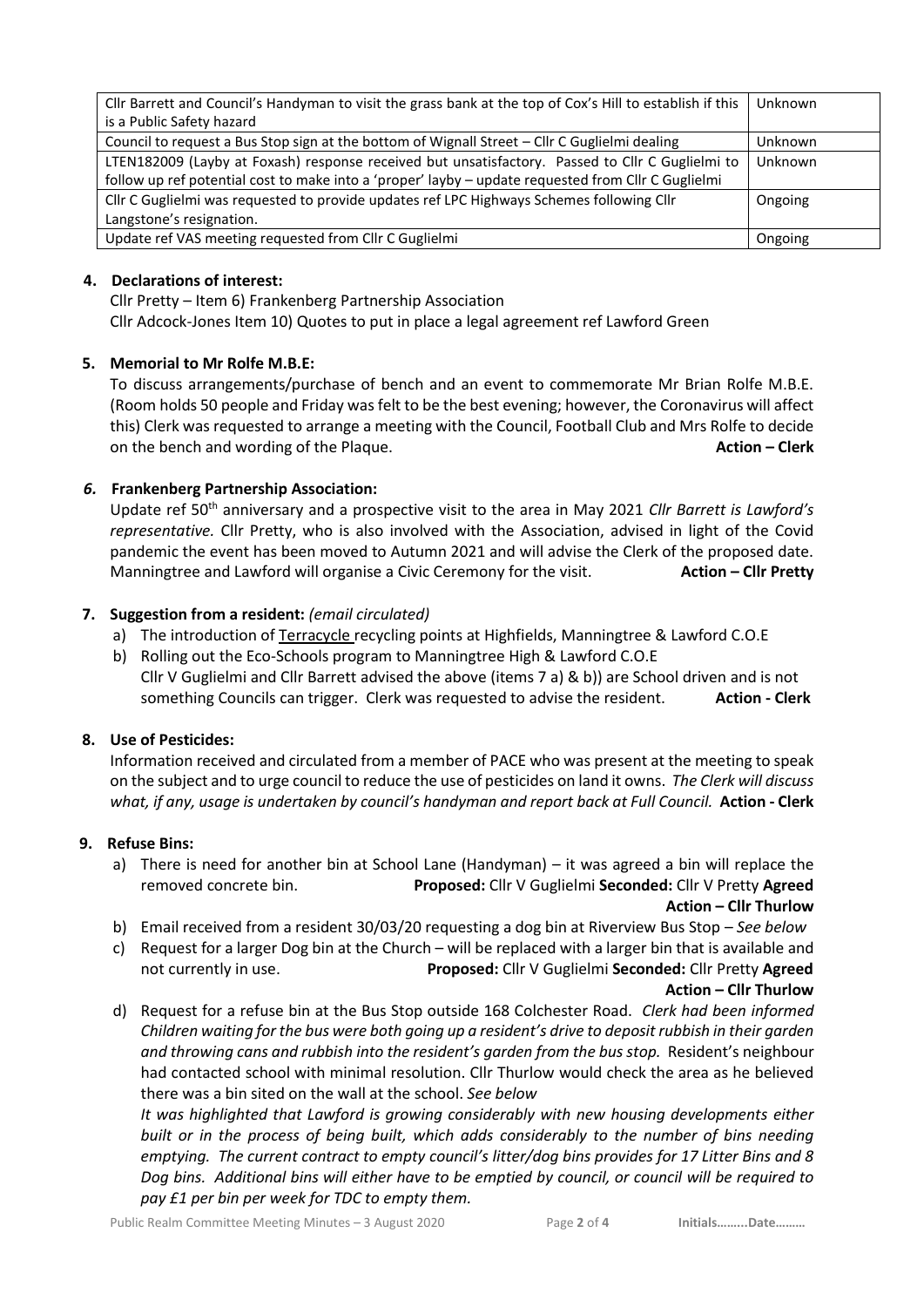*Cllr Thurlow has produced a paper (circulated) suggesting a change to TDC's system of charging. Councillors have been asked for their comments. To be taken forward to Full Council.* **Action - Clerk**

## **10. Management of Council's Car Parks:**

A strategy to manage councils car parks (Lawford Green, School Lane and Riverview) was discussed. *Clerk read the three quotes received to put in place a formal agreement relating to the use of Lawford Green Car Park by Lawford Primary School. One quote was very detailed, and the Clerk was requested to obtain more detail from the other two solicitors in relation to putting in place an agreement. Cllr Pretty queried who would agree/negotiate the agreement, would it be ECC or the Headmistress. Cllr C Guglielmi will enquire of Essex County Council's Legal Services department. Take to Full Council. Cllr Adcock-Jones was asked if he would join the Car Park Working Group given his legal knowledge and the Clerk was asked to identify dates to hold a meeting.*

## **Action – Clerk & Cllr C Guglielmi**

## **11. Wildflower Verges:**

**From November 2019** - Cllr. Marcel McClarnon from Manningtree Town Council had been tasked with taking this project forward and had asked for representatives from Lawford and Mistley to join with him to set up a working party. *Cllr Brown volunteered to represent Lawford Parish Council but has since resigned. Council asked the Clerk to establish if the project was being followed up as no communications had been received from Cllr McClarnon.* **Action - Clerk**

## **12. School Lane**

- *a)* Play Equipment Inspection repairing and replacing identified equipment. The quote from Playquip to remove equipment identified as dangerous was forwarded to Council. *Council approved the removal of the Free-Standing Slide £545.00, The Climbing Frame £260.00 and the Rocking Rocket £460.00. Clerk will arrange a meeting between John Duchars (Football Club) and Peter Sander (Playquip) to ensure there is no damage to the pitch whilst removing the play equipment.* **Proposed:** Cllr Pretty **Seconded:** Cllr V Guglielmi **Agreed Action - Clerk**
- b) Update ref 3G pitch/Tennis Courts (Cllr Thurlow) and the Removal of the Tennis Courts There was no further information regarding the above. *Council discussed the removal of the Tennis Courts following receipt of Playquips quote to remove Fencing £7,425.00 and removing the courts and reinstating with grass £57,425.00 detailed as follows;*

*Tarmac Pitch 1150 Square Metres. The tarmac pitch has a pre-cast concrete edging surround, the thickness of tarmac will be approximately 100mm thick with a crushed stone subbase below measuring 200mm in depth. These are estimated depths of surface, based on recommended construction procedures. We propose excavating the tarmac and sub-base and disposing of all risings to a licenced tip approximately 690 tonnes. Once complete graded topsoil will be imported to reinstate the area prior to grass seed being applied.* 

*It was suggested the two quotes received before lockdown be updated and more detail be requested as to how the removal of the courts would be achieved.* **<b>Action – Clir Thurlow** 

#### **13. Defibrillator:**

Place order and arrange installation via Manningtree Responders in consultation with Ogilvie Hall. *Clerk to order defibrillator and liaise with Mr Huck to arrange installation*. **Action - Clerk**

# **Proposed:** Cllr Pretty **Seconded:** Cllr Barratt **Agreed**

#### **14. Summers Park:**

a) **For information re dying trees and bushes** – Rose have advised they will replace in the Autumn

#### **15. Highways Matters:**

**a) Parking in Station Road –** *Cllr Thurlow had no further update*